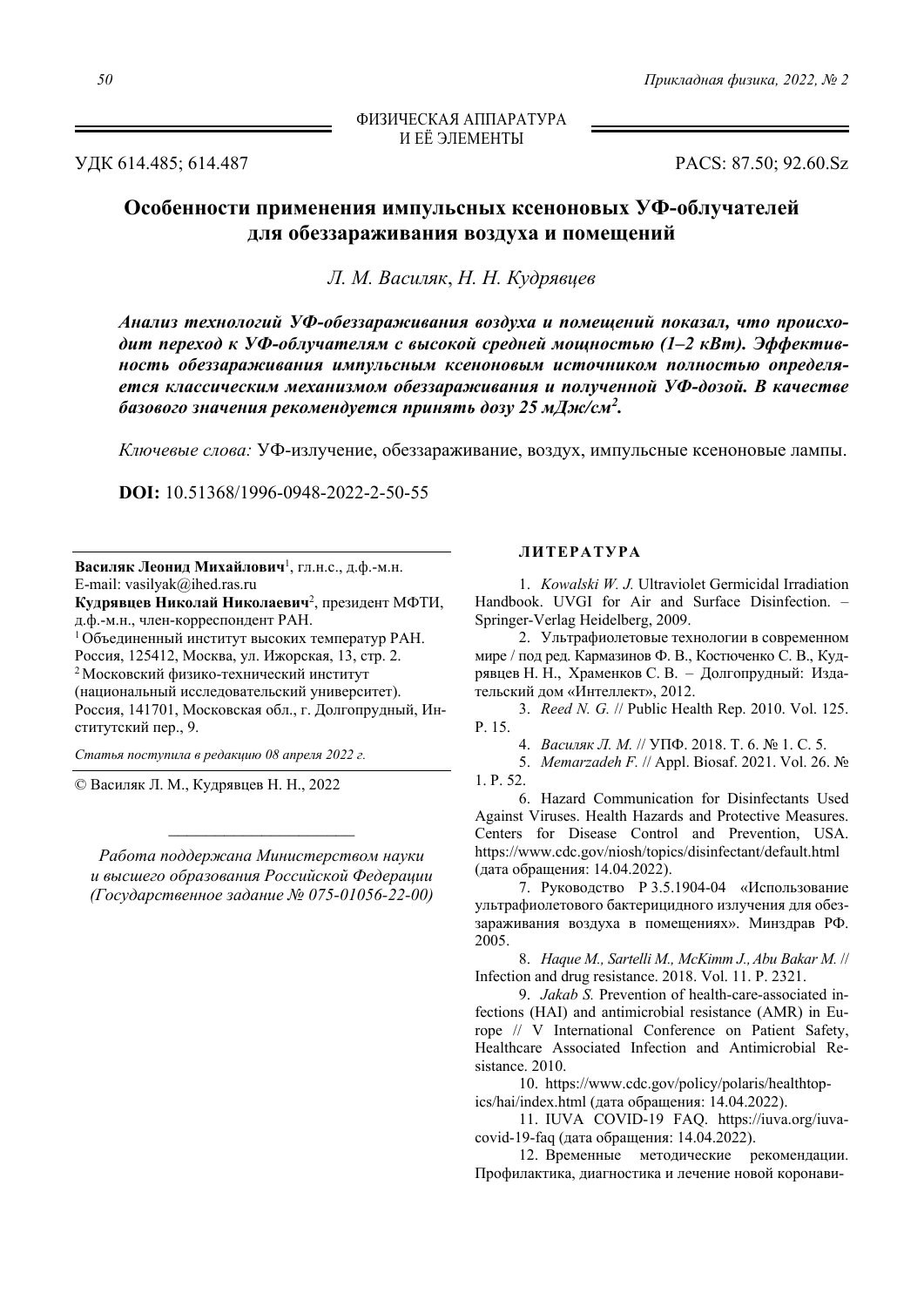русной инфекции (COVID-19). Версия 15 (22.02.2022). Минздрав РФ.

13. https://www.lit-uv.ru/ (дата обращения: 14.04.2022).

14. https://www.surfacide.com/ (дата обращения: 14.04.2022).

15. https://melitta-uv.ru/ (дата обращения: 14.04.2022).

16. *Wekhof A.* // PDA J. of Pharmaceutical Science and Technology. 2000. Vol. 54. P. 264.

17. *Wekhof A., Trompeter F-J., Franken O.* Pulsed UV Disintegration (PUVD): a new sterilization mechanism for packaging and broad medical-hospital applications // The First International Conference on Ultraviolet Technologies. June 14–16, 2001, Washington D.C., USA. P. 1.

18. *Gomez-Lopez V. M., Devlieghere F., Bonduelle V., Debevere J.* // Journal of Applied Microbiology. 2007. Vol. 99. P. 460.

19. *Cheigh Chan-Ick, Park Mi-Hyun, Chung Myong-Soo, Shin Jung-Kue, Park Young-Seo* // Food Control. 2012. Vol. 25. P. 654.

20. *Wekhof A.* Pulsed vs. Continuous UV for in-line Sterilization or Sanitation. Steribeam, White paper. 2013. http://www.steribeam.com/info/Pulsed%20vs.%20Continuous%20UV%20for%20in-line%20Sanitation%20or%20 Sterilization.pdf (дата обращения: 14.04.2022).

21. *Nerandzic M. M., Thota P., Sankar T. C., Jencson A., Cadnum J. L., Ray A. J., Salata R. A., Watkins R. R., Donskey C. J.* // Infection Control and Hospital Epidemiology. 2015. Vol. 36. № 2. P. 192. doi: 10.1017/ice.2014.36

22. https://melitta-uv.ru/media/articles/evaluationof-pulsed-xenon-ultraviolet-irradiation-of-continuous-spectrum-for-efficacy-against-multi/ (дата обращения: 14.04.2022) [in Russian].

PACS: 87.50; 92.60.Sz

## **The specificity of the usage of pulsed xenon UV irradiators for disinfection of air and rooms**

*L. M. Vasilyak1 and N. N. Kudryavtsev*<sup>2</sup>

<sup>1</sup> Joint Institute for High Temperatures of Russian Academy of Sciences Bld. 2, 13 Izhorskaya st., Moscow, 125412, Russia E-mail: vasilyak@ihed.ras.ru

2 Moscow Institute of Physics and Technology 9 Institutskiy Per., Dolgoprudny, Moscow Region, 141701, Russia

*Received April 08, 2022* 

*Analysis of UV disinfection technologies of air and rooms showed that there is a tendency to UV irradiator with high average power (1–2 kW). The effectiveness of disinfection with a pulsed xenon source is completely determined by the classical mechanism of disinfection and the resulting UV dose. As a base valui, it is revommended to take a dose of 25 mJ/cm<sup>2</sup> .* 

*Keywords*: UV radiation, disinfection, air, pulsed xenon lamp.

**DOI:** 10.51368/1996-0948-2022-2-50-55

## **REFERENCES**

1. W. J. Kowalski, *Ultraviolet Germicidal Irradiation Handbook. UVGI for Air and Surface Disinfection.* (Springer-Verlag Heidelberg, 2009).

2. *Ultraviolet Technologies in the Contemporary World.* Ed. by F. V. Karmazinov, S. V. Kostyuchenko, N. N. Kudryavtsev, and S. V. Khramenkov (Izd. Intellect, Dolgoprudny, 2012) [in Russian].

- 3. N. G. Reed, Public Health Rep. **125**, 15 (2010).
- 4. L. M. Vasilyak, Plasma Phys Rep+. **47**, 318 (2021).

<sup>5.</sup> F. Memarzadeh, Appl. Biosaf. **26**, 52 (2021).